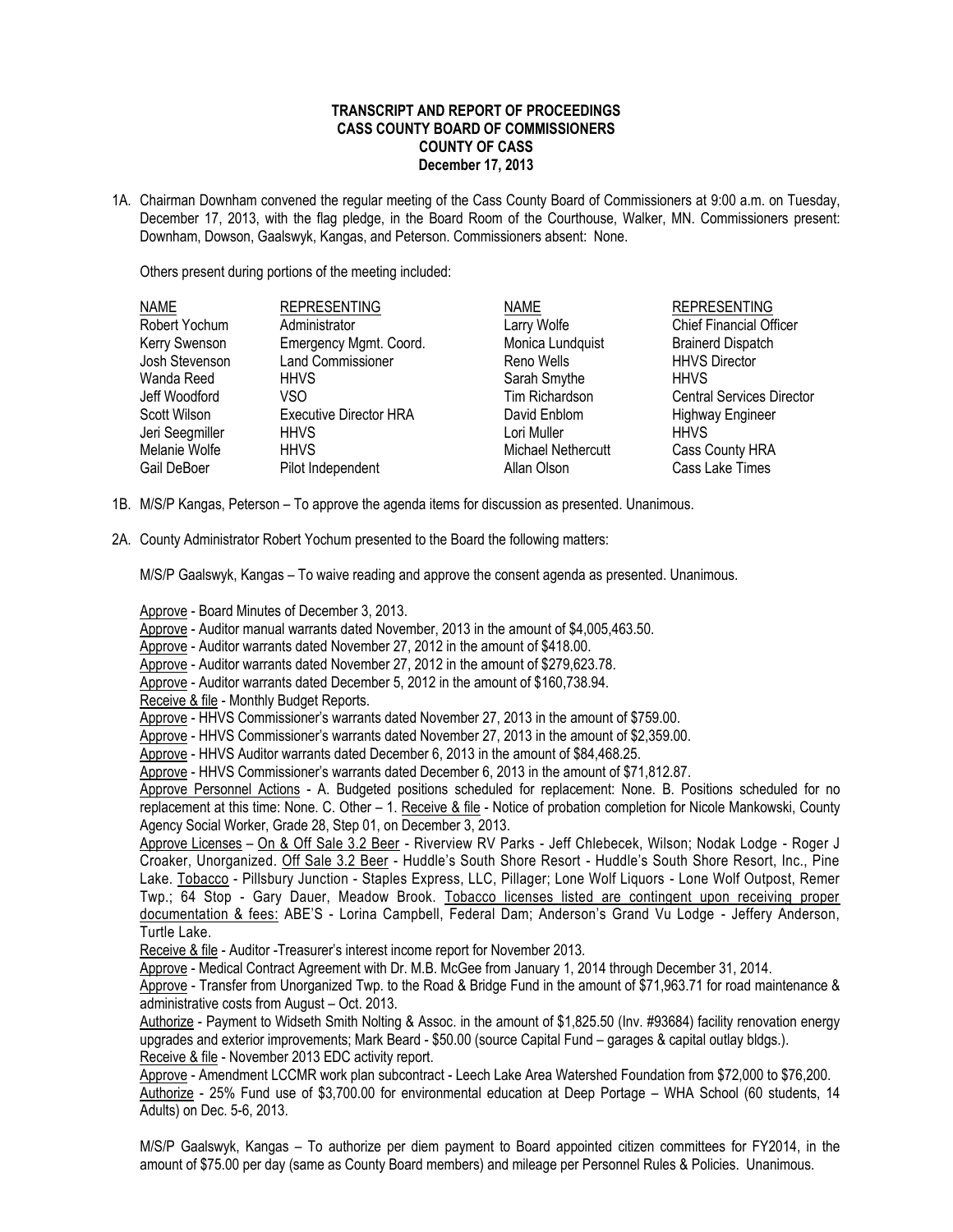M/S/P Gaalswyk, Kangas – To approve the 2014 standard mileage rate for miles driven after December 31, 2013: full rate (no county department vehicle available) at \$.56 per mile, adjusted rate (County department vehicle available and not used) 28.0¢ per mile. Unanimous.

Approve - Out of state travel for David Enblom Highway Engineer 2014 National Assoc. Co. Engineers – Baton Rouge, LA on Apr.13 - 16, 2014.

Approve – Highway department rental rates to townships, municipalities, and individuals/others at \$100.00 per hour effective February 1, 2014 after a thirty day notice of the same.

Approve - Resolution No. 57-13 final payment on Contract No. 59914 (project SAP 011-599-014) Wilson Township bridge replacement.

Commissioner Gaalswyk offered Resolution No. 57-13 and moved its adoption, Commissioner Kangas seconded:

WHEREAS: Contract No. 59914 (project SAP 011-599-014) has in all things been completed, and the County Board being fully advised in the premises.

NOW THEN BE IT RESOLVED, that we do hereby accept said completed project for and in behalf of the County of Cass and authorize final payment as specified herein.

Resolution No. 57-13 was adopted by majority vote: Ayes: Downham, Dowson, Gaalswyk, Kangas, Peterson. Nays: None.

Accept - Donations to HHVS Office: \$300.00 – Sons of Am. Legion #202; \$100.00 – Salem Lutheran Church; \$100.00 Boy River American Legion, for Veterans Transportation; Public Health - \$1,900.00 from Angels of St. Agnes Church, Walker. Approve - Twelve HHVS Purchase of Service contracts from January 1, 2014 through December 31, 2014 with no financial changes: Northland Counseling; Northern Pines Mental Health; Pequot Lakes Physical Therapy; Lynette Wagner, LICSW; Little Sand Group Homes, Inc.; Mark Haugen, Ph.D.; Charles Chmielewski,Ph.D.; Mark Wildgen, M.D.; Jay Wilimek, Ph.D.; Jan Dickson, PMHMP; Miriam Tell, CNP; John Parkin, M.D.

Approve - Request to increase to the Public Health fee schedule - Skilled Nurse visit fee from \$165 to \$170 as recommended by HHVS Advisory Committee effective February 1, 2014.

Approve - Amendments to the 2014 Employee Benefit Plan document (IRS regulatory changes).

2B. Administrator Yochum presented a list of 2014 Committee vacancies and related citizen appointment applications. After discussion, the Board took the following action:

M/S/P Kangas, Peterson – To approve the following 2014 Committee appointments, and further to table Board appointments that haven't met in the past year. Unanimous.

AMC Delegates - All County Board members (5); Robert Yochum, Sharon K. Anderson, Dave Enblom

AMC Futures Task Force **-** Board Member - Neal Gaalswyk

BI-COUNTY CAP – Sharon Anderson; Citizen –Vicki Peterson, 1 OPEN SEAT

BRAINERD LAKES REGIONAL BUSINESS COUNCIL – Neal Gaalswyk - TABLED

BUDGET COMMITTEE - Board Members Jeff Peterson, Neal Gaalswyk; District 1 – Earl North; District 2 – Chris Hanneken; District 3 – Dan Meier; District 4 – Jim Lohr; District 5 - Rick Baird; Staff advisors, non-voting - Robert Yochum, Larry Wolfe, Mark Peterson, Sharon K. Anderson

CAMP RIPLEY ADVISORY BOARD – Neal Gaalswyk - TABLED

CASS COUNTY/LEECH LAKE WELLNESS COURT STEERING COMMITTEE – Dick Downham

CENTRAL MN COUNCIL ON AGING – Jeff Peterson

CENTRAL MN EMS REGION - Neal Gaalswyk (Executive Board), Jim Dowson (alternate); Bill Bernhjelm (Advisory Board); Bonnie Jepson (Advisory alternate)

CHIPPEWA NATIONAL FOREST RESOURCE ADVISORY COMMITTEE – USFS appointment - Dick Downham, Jim Demgen (citizen group alternate)

CIVIL SERVICE COMMISSION - Steven Johnson; Buford Johnson; Harlan Johnson

COUNTY EXTENSION COMMITTEE - Jeff Peterson; Bob Kangas; Patty Muscovitz (replaces A-T as Committee Recorder); At Large –Carol Lovro; District 1 – Greg Booth; District 2 – Sue Wiese; District 3 – Barb Frederick; District 4 - Samantha Croatt; District 5 – Susan Wake;

ECONOMIC DEVELOPMENT CORPORATION - Bob Kangas, Neal Gaalswyk, Ex-Officio - Robert Yochum FAMILY CENTER HOME VISITOR COMMITTEE – Neal Gaalswyk

FAMILY SERVICE COLLABORATIVE BOARD - Neal Gaalswyk, Bob Kangas (alternate), Reno Wells FEMA FOOD SHELF BOARD (BI-CAP) – Citizen - OPEN

GREATER MINNESOTA ADVISORY PANEL– Neal Gaalswyk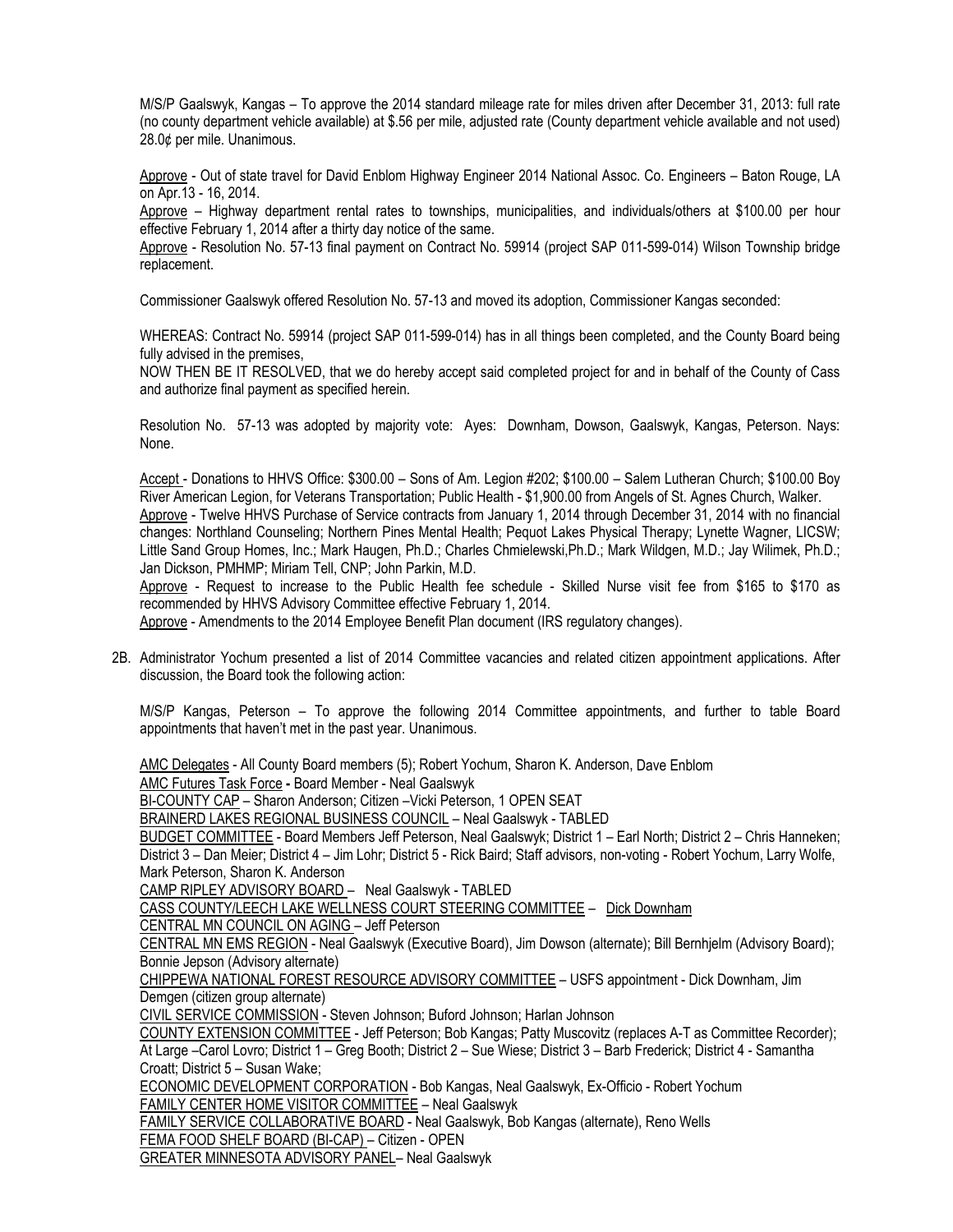HEALTH, HUMAN, & VETERAN SERVICES ADVISORY COMMITTEE - Dick Downham

District 1 – Earl North; District 2 – Glenna Tappe; District 3 - Joan Kumpula; District 4 – Judy Berg; District 5 – Peggy (Olding) Schluter; Members that represent providers of services: School Administrator: Cathy Bettino ;Practicing Physician: Burton Haugen; Leech Lake Reservation: Registered Nurse: Shirley Hovey;EMS Task Force: Wilma Griffin;Members that represent those persons receiving services: 2 Veterans: District 4 Wayne LaDuke; District 3 - Don Fowler; Representing low income: Deb Allison, Bi-CAP; Leslie Bouchonville - HHVS Advisory Committee (Representing Family Centers); Representing MI, DD and Elderly - OPEN; Representing families and children: Cynthia Carlson; Senior Transportation Program: Bernadette Miller -

HOUSING & REDEVELOPMENT AUTHORITY – District 1 – Sandra Shade; District 2 - Jean Kline; District 3 - Michael Nethercutt; District 4 – Elizabeth Blundell; District 5 – Paul Ritter

HUMAN SERVICES – OUT-OF-HOME PLACEMENT SCREENING TEAM - Social Services Manager – Michele Piprude (Chair);

Probation Director or designee; Leech Lake Band Appointee; Mental Health Professional;Guardian Ad Litem Designee; County Board Member – Jeff Peterson; County Attorney or Designee; Cass County Sheriff or Designee; Cass County Social Services Team Leader (to be appointed by HHVS Director); Health, Human, & Veterans Services Director

INSURANCE COMMITTEE - Dick Downham, Jim Dowson

JUDICIAL WORK GROUP - Dick Downham, Jim Dowson (alternate)

KITCHIGAMI LIBRARY - Neal Gaalswyk

LAW LIBRARY - Dick Downham, Robert Yochum (alternate)

LEECH LAKE BAND LIAISON COMMITTEE - Dick Downham, Jim Dowson

MEDICAL CONSULTANT CONTRACT - Burton Haugen, M.D.

MEDICAL EXAMINER - Dr. Michael McGee

MISSISSIPPI HEADWATERS BOARD - Board – Neal Gaalswyk; Citizen – William Brown; Technical Representative - John **Ringle** 

MINNESOTA COUNTIES COMPUTER COOPERATIVE - Tim Richardson, Dianne Poncelet (alternate)

MINNESOTA COUNTIES INFORMATION SYSTEM (MCIS) - Sharon K. Anderson; Tim Richardson, Mark Peterson (alternate)

NACo PUBLIC STEERING COMMITTEE – Dick Downham

NATURAL RESOURCE ADVISORY COMMITTEE - SWCD Board - District 1- Thomas Kuschel; District 2 - Kenneth

LaPorte; District 3 – James Ballenthin District 4 – Clifton Peterson; District 5 – Willard Pehling

NW MN HOUSEHOLD HAZARDOUS WASTE MANAGEMENT BOARD - Dick Downham

NW JUVENILE TRAINING CENTER - Jim Schneider; Tom Burch

PAUL BUNYAN EXPRESSWAY – Bob Kangas

PERSONNEL COMMITTEE OF THE BOARD - Jim Dowson, Dick Downham, Neal Gaalswyk (alternate)

PERSONNEL POLICY COMMITTEE - Heidi Massie (Chair), Josh Stevenson (Vice-Chair)

PLANNING COMMISSION – Board Chair Dick Downham, Bob Kangas (alternate)(Ex-offcio, non voting)

District 1 - Tim Moore; District 2 - Bill Fitch; District 3 - Mike Froehlig; District 5 - Susan Sundberg; At Large – Ken Kostial;

SWCD – Ken LaPorte; At Large Alternate – Jim Ballenthin; At Large Alternate – OPEN

NE REGIONAL ARMER BOARD – Jim Dowson, Dick Downham (alternate)

REGIONAL JAIL – Neal Gaalswyk, Jim Dowson (alternate); Sheriff – Tom Burch

REGION 5 DEVELOPMENT COMMISSION – Bob Kangas

RURAL FIRE ASSOCIATION JOINT POWERS – (Unorganized Township) – Dick Downham

PINE RIVER SANITARY DISTRICT - City of Pine River: Randolph Larsen, Gary Siltman; City of Chickamaw Beach: Robert Hobson; Barclay Township: Marvin Ryan; Wilson Township: Alan Johnson; County Board (ex-officio): Bob Kangas SHINGOBEE ISLAND SANITARY DISTRICT **-** Tabled indefinitely

SWCD - LIAISON COMMITTEE - Jeff Peterson, Neal Gaalswyk, SWCD Supervisors Chair and Vice-Chair

UPPER MISSISSIPPI FLOOD MITIGATION TASK FORCE – Neal Gaalswyk, John Ringle (alternate)

2C. County Administrator Robert Yochum presented Resolution No. 58-13 establishing elected Department Head salaries for 2014.

Commissioner Dowson offered Resolution No. 58-13 and moved its adoption, Commissioner Gaalswyk seconded:

Resolution establishing compensation for elected department heads

Whereas: Minnesota Statute 386.015 provides in part for the establishment of the annual compensation of the County Recorder, and

Whereas: Minnesota Statute 387.20 provides in part for the establishment of the annual compensation of the County Sheriff, and

Whereas: Minnesota Statute 388.18 provides in part for the establishment of the annual compensation of the County Attorney, and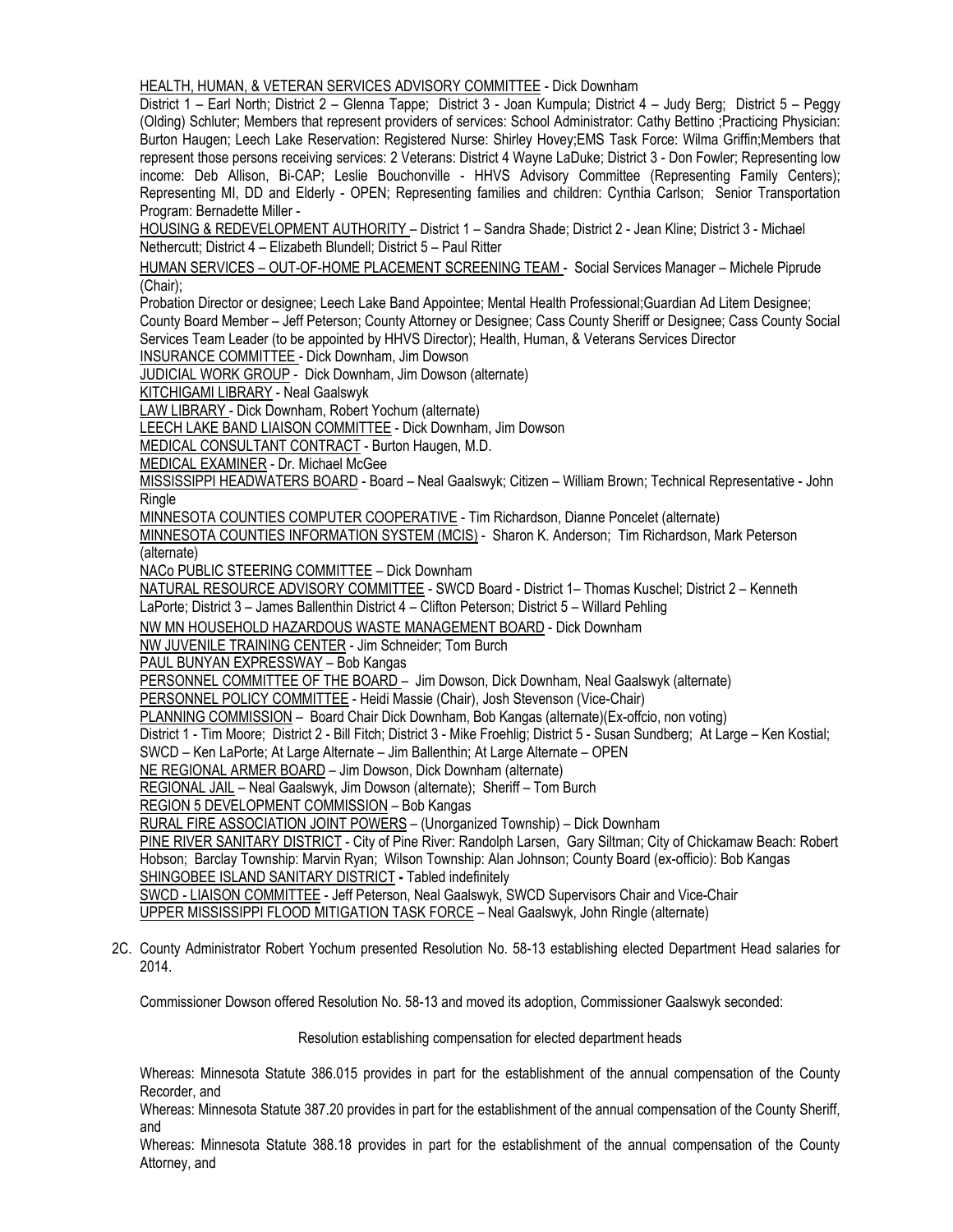Whereas: All labor settlements, and non-union adjustments for 2014 have been determined at this time, and Whereas: That the adoption of the foregoing annual salaries is consistent with labor settlements and budgetary guidelines for 2014.

Now, Therefore, Be It Resolved:

1. That the year 2014 salaries for the individuals indicated are hereby established as follows:

|                                         | 01/01/14 | 07/01/14 |
|-----------------------------------------|----------|----------|
| County Attorney - Christopher Strandlie |          |          |
| Grade                                   | 50       | 50       |
| Step                                    | 10       | 10       |
| Monthly rate                            | 9,365    | 9,365    |
| Annual rate                             | 112,403  | 112,403  |
| County Sheriff - Tom Burch              |          |          |
| Grade                                   | 45       | 45       |
| Step                                    | 10       | 10       |
| Monthly rate                            | 8,079    | 8,079    |
| Annual rate                             | 96,949   | 96,949   |
| County Recorder - Katie Norby           |          |          |
| Grade                                   | 34       | 34       |
| Step                                    | 10       | 10       |
| Monthly rate                            | 5,837    | 5,837    |
| Annual rate                             | 70,034   | 70,034   |

2. That all positions are additionally eligible for an annual longevity payment in accordance with the current Cass County Personnel Policy Rules.

Resolution No. 58-13 was adopted by majority vote: Ayes: Downham, Dowson, Gaalswyk, Kangas, Peterson. Nays: None.

2D. Administrator Yochum presented for discussion Resolution No. 59-13 that establishes the Cass County Board members compensation for 2014.

Commissioner Kangas offered Resolution No. 59 -13 moved its adoption, Commissioner Dowson seconded:

WHEREAS, County Commissioners may receive per diem payment and reimbursement for necessary expenses in performing the duties of the office as set forth by this resolution of the County Board pursuant to legal authority of Minnesota Statutes 375.055-375.065, 471.665 and 475.06, and

WHEREAS, Cass County Board Resolution No. 29-94 (Amended), dated June 7, 1994 recognizes the Attorney General opinion regarding the interpretation and intent of laws governing county commissioner compensation per diem allowance.

NOW, THEREFORE, BE IT RESOLVED that the Cass County Board of Commissioners hereby reaffirms the following per diem payment policy for 2014 in compliance with applicable state statutes:

The rate of per diem payment shall be \$75.00 per day for attendance at one or more of the following: county board meetings, (except the first regular monthly board meeting, board of auditors, board of equalization, or canvassing board); for service by individual county commissioners on any board, committee or commission of county government including committees of the board pursuant to the official list of committee and board assignments adopted in January of each year; while acting on any committee or attending a meeting under the direction of the board; or for the performance of services by individual county commissioners when required by law.

BE IT FURTHER RESOLVED that Cass County Commissioner annual salary compensation for 2014 is hereby established at \$23,596.50.

In lieu of county provided per diems nothing herein shall be construed to prohibit the receipt of per diem payments by commissioners that might serve on other bodies of government for which additional compensation is separately authorized by statute in the performance of duties for a statutorily separate body with independent authority to compensate its members.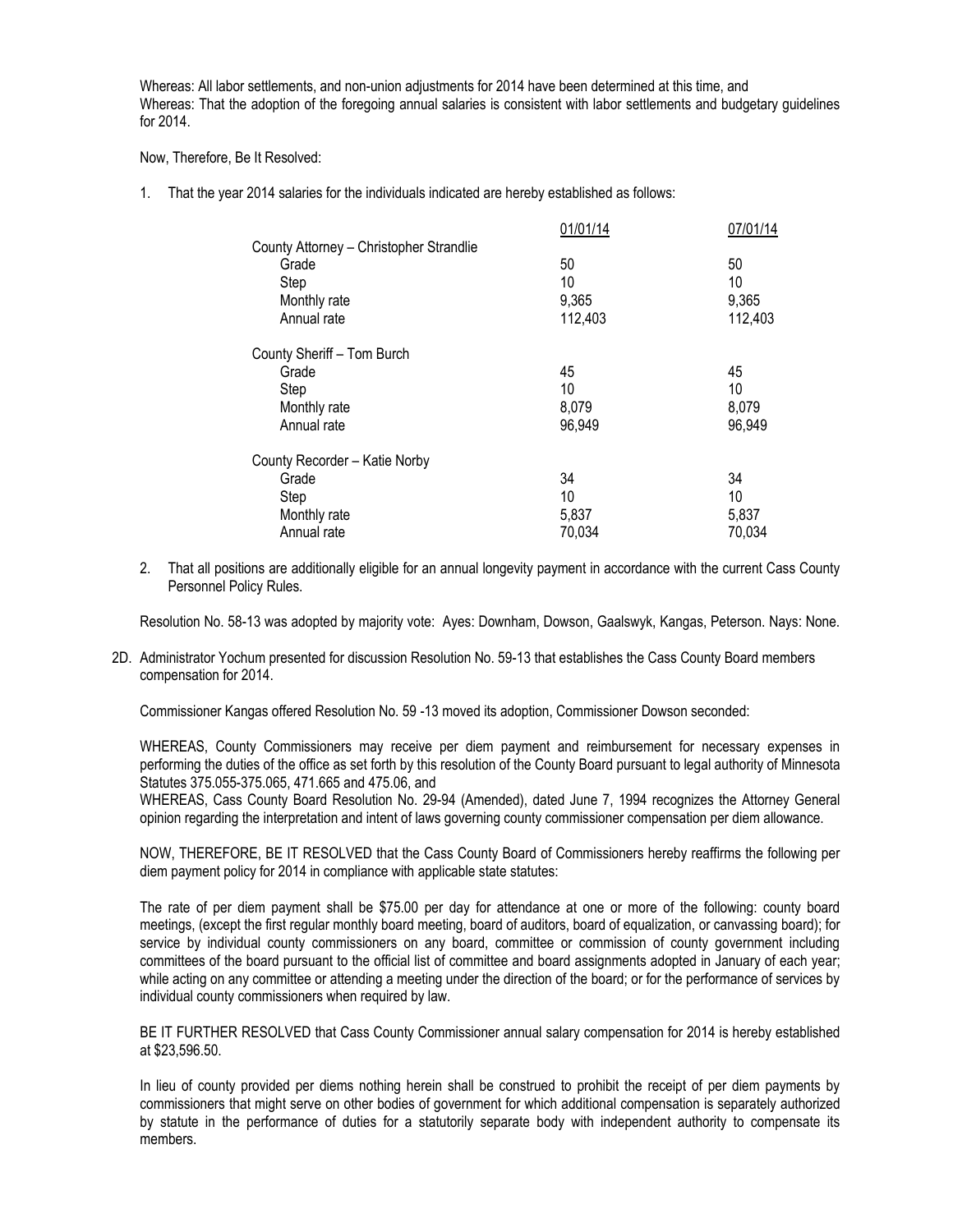The foregoing resolution is effective for the calendar year 2014 effective January 01, 2014.

Resolution No. 59-13 was adopted by majority vote: Ayes: Downham, Dowson, Gaalswyk, Kangas, Peterson. Nays: None.

2E. Mr. Yochum presented for discussion the policy committee agenda's from the AMC Conference held December 10 – 11, 2013. Highway Engineer David Enblom discussed the Transportation and Infrastructure policy platform including the consensus reached at the referenced AMC conference that additional transportation investments are needed throughout the State. Engineer Enblom also commented on possible funding implications to Cass County.

Commissioner Kangas offered Resolution No. 57A-13 and moved its adoption, Commissioner Dowson seconded:

## SUPPORT FOR ADDITIONAL TRANSPORTATION INVESTMENTS

WHEREAS, our State's transportation system should support Minnesota businesses, support our state's ability to compete for jobs, align with our growing and changing population, be up to date in design and safety features, and be able to compete with other region of our country, and

WHEREAS, the State of Minnesota has thru the results of the Minnesota GO 50 Year Vision for Transportation, the Minnesota State Highway Investment Plan 2014-2033 (MN SHIP) and the Transportation Financing Advisory Committee (TFAC) has identified needs for additional investments in the State system, and

WHEREAS, these needs represent investments across the State including roads, bridges transit, trails and support for freight, and

WHEREAS, there are also needs for additional investments in transportation systems under the jurisdiction of local Minnesota governments, and

NOW THEREFORE BE IT RESOLVED THAT: the Cass County Board of Commissioners support the need for a long range comprehensive transportation investment plan that is multi modal, includes all jurisdictions, is indexed for future inflation, and addresses the varying needs across the state, and

BE IT FURTHER RESOLVED THAT: the Cass County Board of Commissioners urges the 2014 MN State Legislature to pass and the Governor sign a bill that provides for this long range comprehensive transportation system investment.

Resolution No. 57A-13 was adopted by majority vote: Ayes: Downham, Dowson, Peterson, Kangas. Nays: Peterson.

3A. Chief Financial Officer Larry Wolfe presented the GASB 45 Post-Employment Benefit Valuation Report prepared by Hildi Inc. and discussed related cost trends.

M/S/P Kangas, Gaalswyk - To receive and file the GASB 45 Post-Employment Benefit Valuation Report as presented. Unanimous.

3B. Mr. Larry Wolfe presented the FY 2013 year end fund transfers.

M/S/P Peterson, Kangas - To approve the 2013 year end fund transfers as follows: transfer from Land Department to General Fund for indirect costs \$90,000.00, and transfer from ESD Zoning & Solid Waste to General Fund for indirect costs \$155,000.00. Unanimous.

3C. Mr. Wolfe presented the proposed 2014 budget and proposed county levy changes by area counties and cities.

Commissioner Dowson offered Resolution No. 60-13 and moved its adoption, Commissioner Gaalswyk seconded:

WHEREAS, A County Board shall conduct a public hearing prior to the adoption of its final property tax levy, and WHEREAS, after proper public notice said public hearing was held on December 3, 2013, and WHEREAS, M.S. 275.07 requires the County Board to adopt a property tax levy prior to December 30, 2013, and WHEREAS, M.S. 275.50 to 275.56 define the levying authority of the County Board, and WHEREAS, the 2014 Budget Committee has evaluated said financial information and formulated recommendations.

NOW, THEREFORE, BE IT RESOLVED: That the Board of Commissioners does hereby approve the following individual fund tax levies for 2014 in the stated amounts:

| General Revenue | \$10,196,701 |
|-----------------|--------------|
| Library         | 342.336      |
| Road and Bridge | 3.992.855    |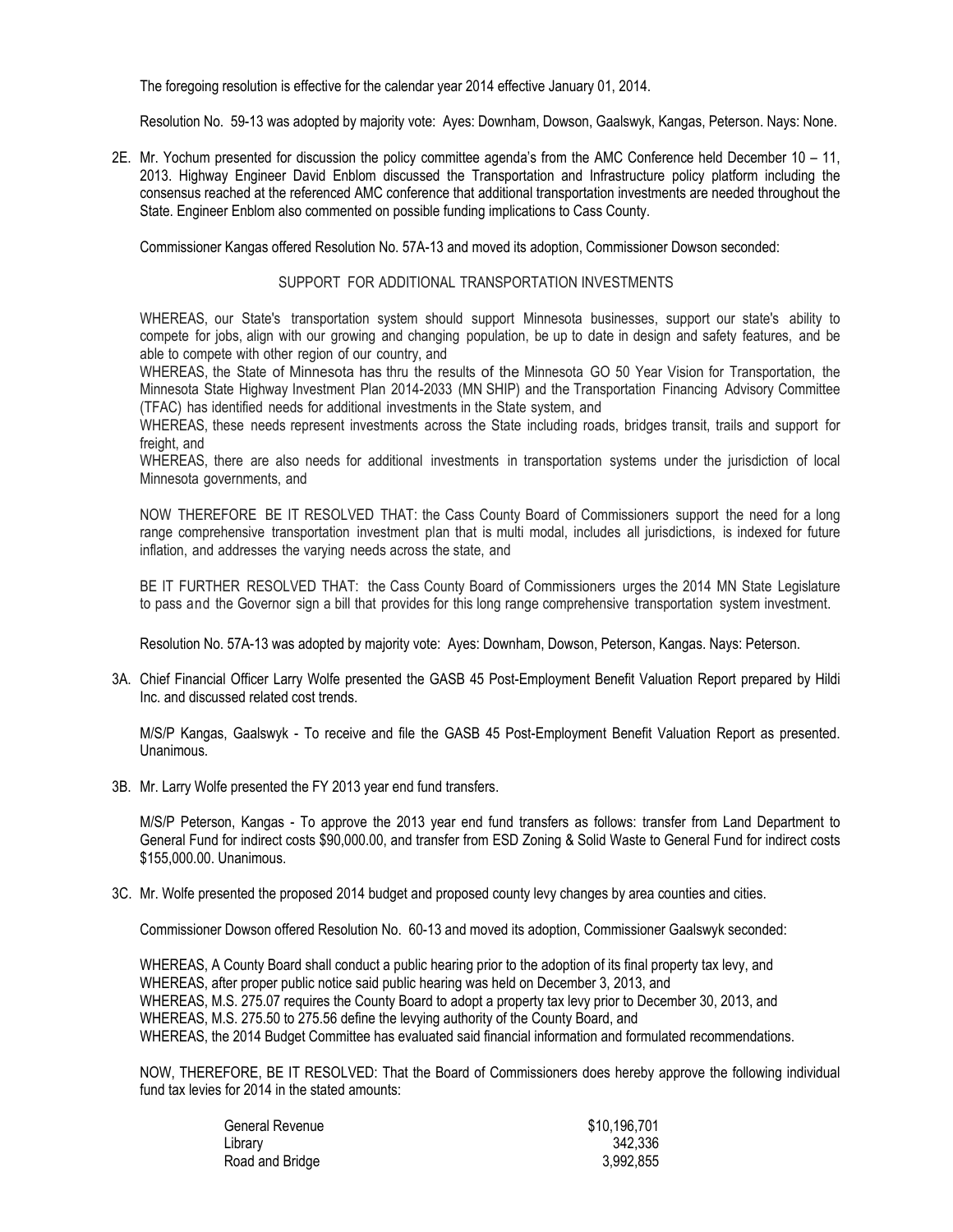| Welfare - PH/SS/VS                               | 4,635,690           |
|--------------------------------------------------|---------------------|
| Welfare - Public Assistance Administration       | 1,233,100           |
| Longville Ambulance Subordinate Service District | 461,000             |
| Gross Levy                                       | \$20,861,682        |
| Less County Program Aid                          | (815,069)           |
| Certified Levy                                   | <u>\$20,046,613</u> |

BE IT FURTHER RESOLVED: That the Cass County Auditor-Treasurer is hereby authorized and directed to spread the levy on the tax rolls of the County.

Resolution No. 60-13 was declared adopted upon the following vote: Ayes: Downham, Dowson, Gaalswyk, Kangas, Peterson. Nays: None.

3D. CFO Larry Wolfe presented Resolution No. 61-13 establishing the 2014 Cass County budgeted revenues and expenditures by fund.

Commissioner Dowson offered Resolution No. 61-13 and moved its adoption, Commissioner Peterson seconded:

WHEREAS, The Board considered the relevant information regarding the 2014 Cass County Budget, and WHEREAS, The budget requests, revenue projections, levy data and needs of Cass County have been duly considered.

NOW, THEREFORE, BE IT RESOLVED: That on the recommendation of the Cass County Budget Committee as amended, the Board of Commissioners do hereby approve the 2014 budget as follows:

|                                    | Revenues   | Expenditures |  |
|------------------------------------|------------|--------------|--|
| General Revenue                    | 19,053,412 | 18,534,941   |  |
| Self Insurance                     | 4,705,000  | 4,705,000    |  |
| Road & Bridge                      | 10,034,855 | 10,034,855   |  |
| Health, Human, & Veterans Services | 13,252,345 | 13,252,345   |  |
| Unorganized Towns                  | 290,000    | 290,000      |  |
| Land Department                    | 2,972,800  | 2,972,800    |  |
| <b>Environmental Trust</b>         | 70,000     | 70,000       |  |
| Kitchigami Library                 | 342,336    | 342,336      |  |
| Total                              | 50,720,748 | 50.202.277   |  |

details of which are available in the office of the Cass County Chief Financial Officer for public inspection during normal business hours.

Resolution No. 61-13 was declared adopted upon the following vote: Ayes: Downham, Dowson, Gaalswyk, Kangas, Peterson. Nays: None.

3E. Mr. Wolfe presented Resolution No. 62–13 establishing the Unorganized Levy and Revenues/Expenditures.

Commissioner Dowson offered Resolution No. 62-13 and moved its adoption, Commissioner Peterson seconded:

WHEREAS, the Cass County Board of Commissioners acts as township authority for unorganized areas of Cass County and,

WHEREAS, the Cass County Board has considered revenue projections, levy data, and budget needs of the unorganized areas of Cass County for 2014.

NOW, THEREFORE, BE IT RESOLVED that the Board of Commissioners do hereby approve the following tax levy and budget for 2014 for Cass County Unorganized Townships:

| Certified Net Levy | \$245,000.00 |
|--------------------|--------------|
| Revenue Budget     | \$290,000.00 |
| Expenditure Budget | \$290,000.00 |

Resolution No. 62-13 was declared adopted upon the following vote: Ayes: Downham, Dowson, Gaalswyk, Kangas,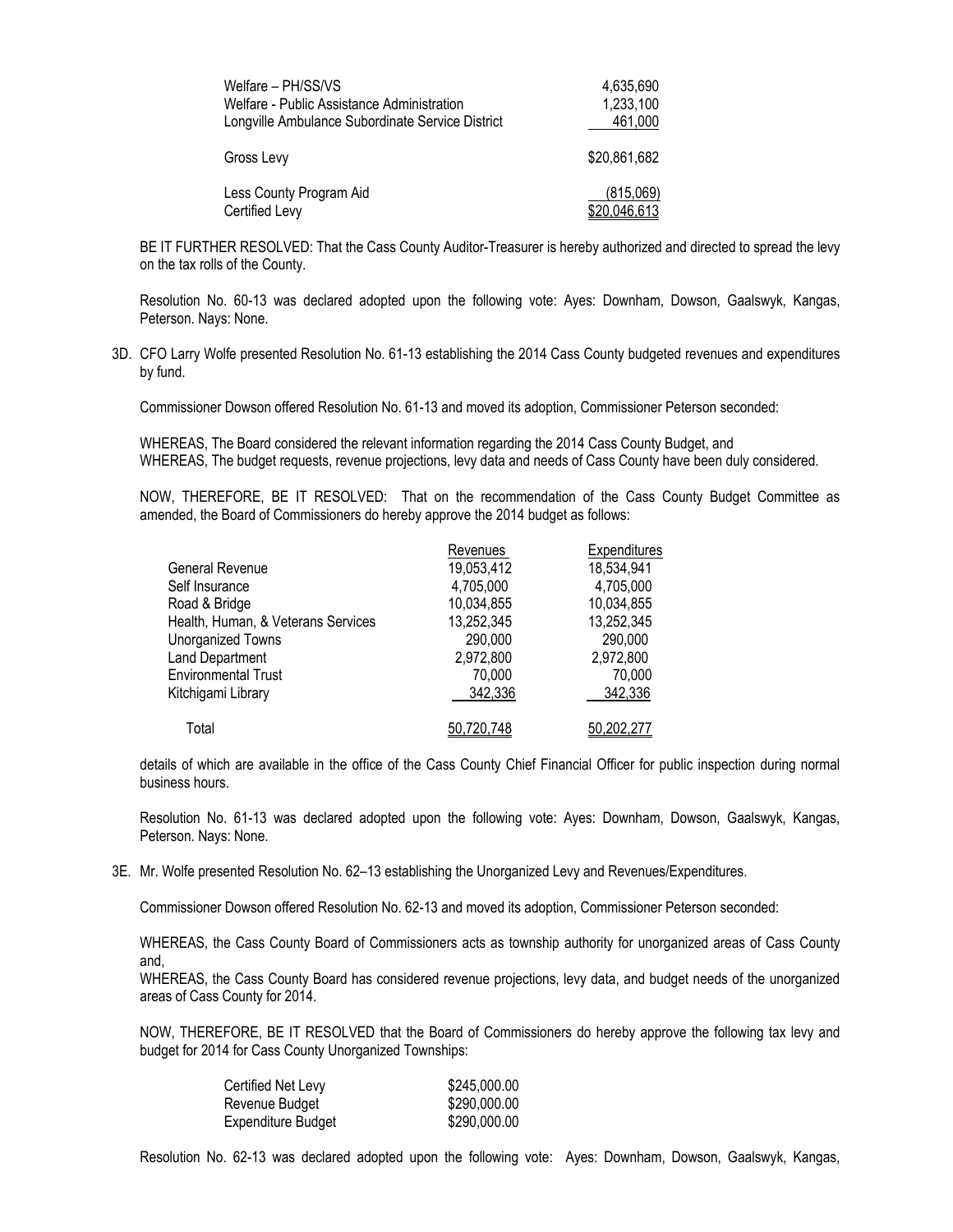Peterson. Nays: None.

3F. CFO Larry Wolfe presented the 2014 budgeted capital equipment list and requested authorization for departments to make related purchases based upon solicitation of competitive prices per State law.

M/S/P Dowson, Kangas – To approve the 2014 equipment list in the budgeted amount of \$1,366,025.00 and to authorize purchases based upon solicitation of competitive prices pursuant to applicable law. All technology purchases to receive prior approval from the Central Services Director and all other equipment list purchases require prior approval from the County Administrator and Chief Financial Officer. Unanimous.

- 4A. Emergency Management Coordinator Kerry Swenson reported that the Pillager tower upgrades are completed and the anticipated coverage has already been accomplished. Signal strength in the downtown Pillager area along with the in building coverage has been significantly improved. The overall project should be completed by the end of January, with a final step to update coverage in the Pine River and Remer Schools. No action necessary.
- 5A. Central Services Director Tim Richardson presented the 2014 capital maintenance program proposing to allocate budgeted funds not to exceed \$100,000.00 for twelve maintenance projects in 2014.

M/S/P Peterson, Kangas – To approve the 2014 capital maintenance program as presented, further, that all projects will be evaluated for competitive pricing, and all related contracts will be submitted to the County Administrator and Chief Financial Officer for review and approval. Unanimous.

- 5B. Mr. Richardson and Kerry Swenson discussed the LEC operations management systems. The present system (Positron) will not be supported after October 2014, and staff has begun looking at replacements and possible upgrades. Cass, Itasca, and Aitkin County are working together to coordinate common specifications and a potentially a group purchase. The preliminary cost estimate is \$240 - \$300K with \$120K from E-911 and any the balance from grant, or capital sources. The present plan is a report back on recommendations by the end of 1<sup>st</sup> quarter 2014. No action necessary at this time.
- 5C. Mr. Richardson discussed the need for HHVS heat improvements. As reported in the approved Capital Plan the lack of perimeter heat on the outside walls to the north of the new addition at HHVS has been a problem since the addition was occupied in 2000/2001. The original project proposal was to add hot water heat to the perimeter but that option has some construction concerns as well as doubts related to boiler capacity. Director Richardson presented an alternate plan to install ten to eleven baseboard electric heat units as phase one on the first floor at an estimated cost of \$7,000.00. If the first floor installation is successful the project will go to the next two floors. The total alternate plan cost is estimated at \$25,000 instead of the original project estimate of \$60,000.00 in the 2013-2017 Capital Plan.

M/S/P Peterson, Kangas - To approve installation of electric baseboards on the HHVS Building addition (first floor) not to exceed \$7,000.00. Unanimous.

- 6A. HRA Executive Director Scott Wilson discussed the history and current activities of the Cass County Housing and Redevelopment Authority provided in Cass and Hubbard County. No action necessary.
- 6B. Mr. Wilson and HRA Board Secretary/Treasurer Michael Nethercutt requested a new building lease or an amendment to the current building lease at the County owned facility at Backus by amending the termination notice to 24 months instead of the current 90 day notice to the other party. Administrator Yochum explained the initial term of the building lease expires December 31, 2013 and is renewed annually thereafter absent termination notice.

M/S/P Dowson, Kangas – To table the request and refer the same to an Ad-Hoc committee of the County Board (Commissioners Peterson and Gaalswyk) and a committee of the HRA Board, and further, report related recommendations back to the full Board. Unanimous.

- 6C. Mr. Wilson explained the Federal sequestration impact to housing programs and HRA administration fees. Director Wilson requested a committee to review future funding. By consensus, the Board referred this request to the Ad-Hoc Committee of the Board (Commissioners Peterson and Gaalswyk) referred to in item 6B. of this meeting.
- 7A. Land Commissioner Josh Stevenson explained a request from several timber permit holders to change the existing policy on timber extensions to waive the provision that requires the sale to be paid in full before an extension is granted (consistent with our Forest Resource Management Plan). Mr. Stevenson informed the Board of his attendance at the SWCD Board meeting on Wednesday, December 11, 2013 at which time the SWCD Board (a.k.a. Natural Resource Advisory Committee) made the recommendation to leave the current policy unchanged.